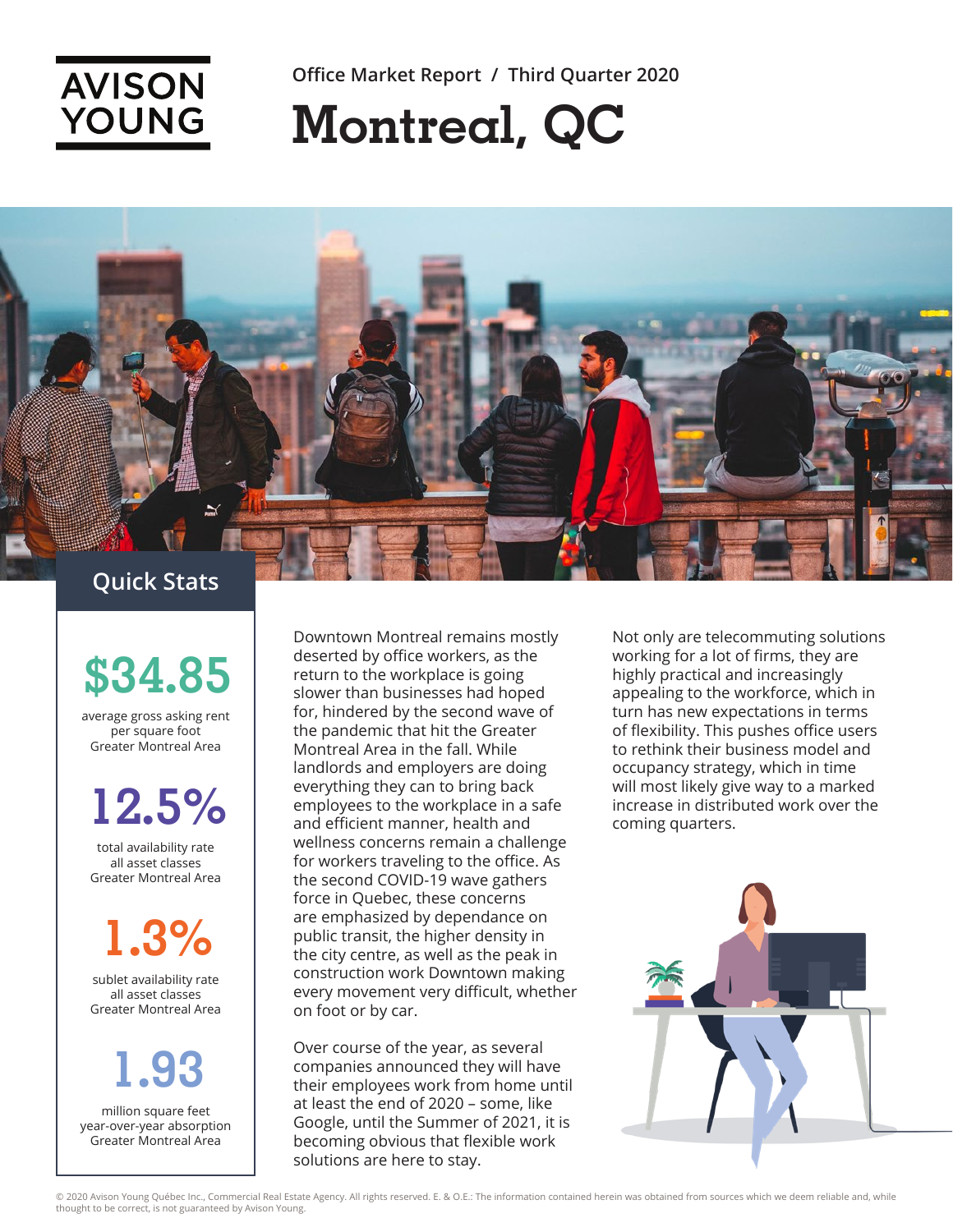# 3.90

million square feet under construction **Greater Montreal Area** 17 buildings

# 1.03

million square feet under construction **Midtown**  9 buildings

# 1.47

million square feet under construction **Downtown Montreal**  3 buildings



### **Availability**

Over the past six months, we have observed a sustained increase in availability in the Greater Montreal Area (GMA) as the impact of the pandemic on the office market became clearer and clearer. The first quarter of 2020 recorded the healthiest availability rates of the past years across most submarkets, which helped counterbalance the first impacts from COVID-19. However, the availability is now reaching a point where the first quarter's low rates are no longer enough to balance the availability to somewhat healthy levels, and we can expect the Montreal office inventory to take a serious hit over the next quarters.

In the GMA, the overall availability rate reached 12.5% at the end of the third quarter of 2020, bringing the total office availability to over 13.1 million square feet (msf). Even though the overall availability rate is only slightly higher than it was at the end of the third quarter of 2019 (12.0%), the increase in availability over the past six months is more drastic, seeing as the first quarter of the year ended with an availability rate of 10.9% (11.2 msf). Based on these numbers alone, the total availability in the GMA has increased by 17% since the end of March 2020.

To no surprise, the sublet availability in the GMA has drastically increased year-over-year, reaching 1,395,721 square feet (sf) at the end of September 2020 from 971,244 sf in 2019, boosting the overall sublet availability from 0.9% to 1.3%. This represents a 43.7% increase over the past 12 months.

Downtown Montreal recorded the lowest availability rate of all submarkets in the GMA, as the overall availability rate reached 10.7% at the end of September from 9.6% one year ago. Of the total 13.1 msf of office space available in the GMA, nearly 5.7 msf are located in Downtown Montreal.

**Under Construction The sublet availability The sublet availability in the city centre** has exploded over the past 12 months, nearing 570,000 sf at the end of the third quarter of 2020 from 228,000 sf at the end of September 2019, which represents a 150% increase year-overyear.

> Surprisingly, the overall availability rate for Class A buildings in Downtown Montreal decreased from 9.6% at the end of the third quarter of 2019 to 9.5% at the end of September 2020, as total availability for Class A product in the city centre dropped from 2,488,643 sf to 2,486,723 year-overyear. However, as the direct availability dropped from 9.1% to 8.4% over the past 12 months, the sublet availability rose from 0.5% to 1.1%. In all, 292,409 sf of Class A office space were available for sublease in Downtown Montreal at the end of September 2020 from 129,993 sf a year ago, which represents an increase of 125%.

> The Montreal submarket with the highest office availability rate is the West Island, which recorded a total availability rate of 21.3% at the end of the third quarter. The submarket's sublet availability reached 5.1% of the total inventory at the end of September (which is surprisingly lower than it was one year ago when it stood at 5.5%).

**In Downtown Montreal, the total sublet availability increased by 150% over the past 12 months.**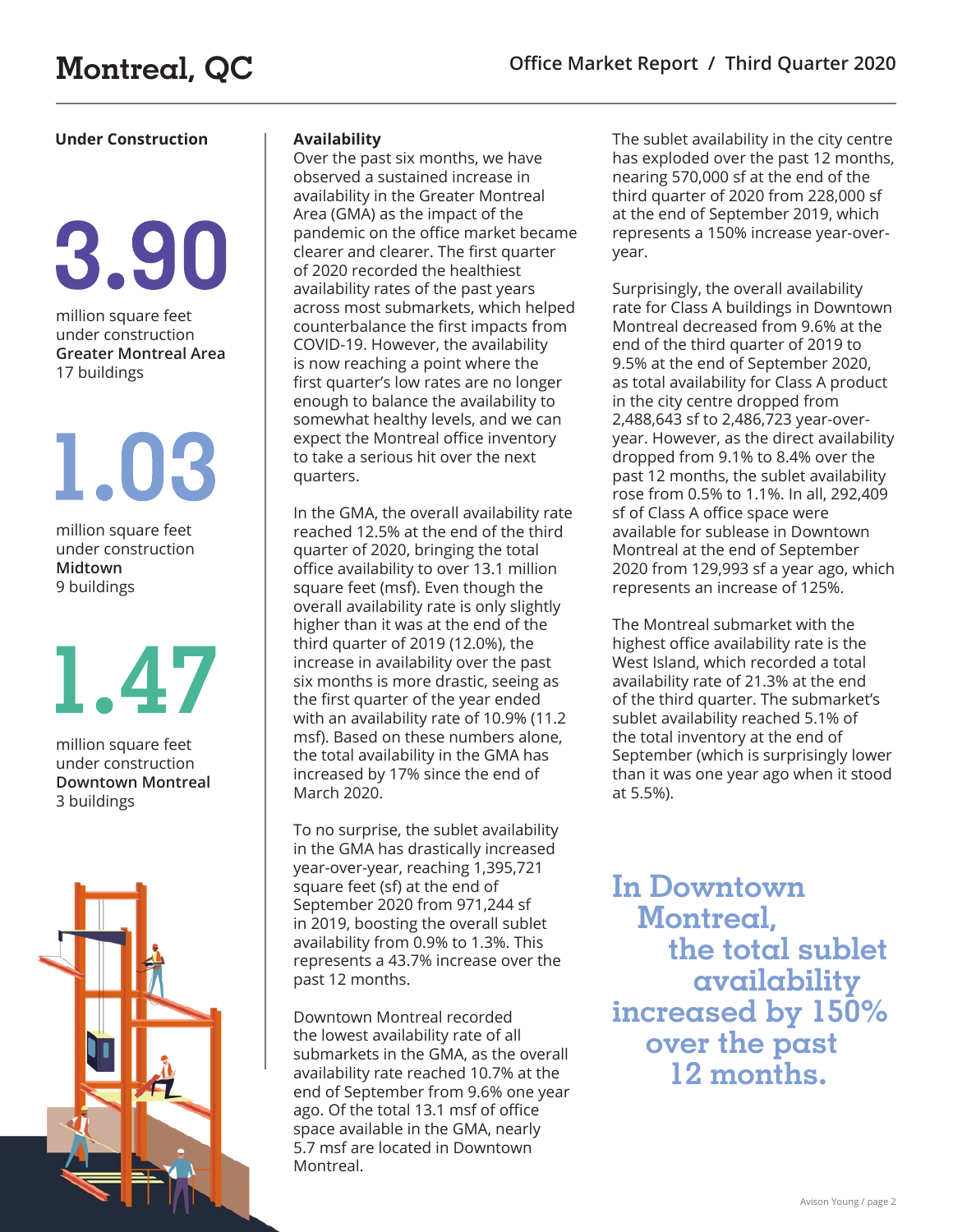

### **Absorption**

The lower transaction volumes and slower deal velocity caused by the COVID-19 pandemic and the associated confinement had a direct impact on the absorption in all of the Montreal submarkets. Over the third quarter of 2020, the GMA recorded a positive absorption of 222,952 sf, bringing the year-over-year absorption to 1,193,716 sf, making it the lowest absorption recorded on a 12-month period since the third quarter of 2016.

Downtown Montreal recorded the lowest absorption of all submarkets in the third quarter of 2020 as well as its lowest value in the past 10 years, dipping to a negative total of 780,512 sf at the end of September. This brought the year-overyear absorption to -428,542 sf in the city centre. The East End and Laval submarkets also recorded negative absorption during the third quarter, while the South Shore showed a slight positive absorption of 19,198 sf.

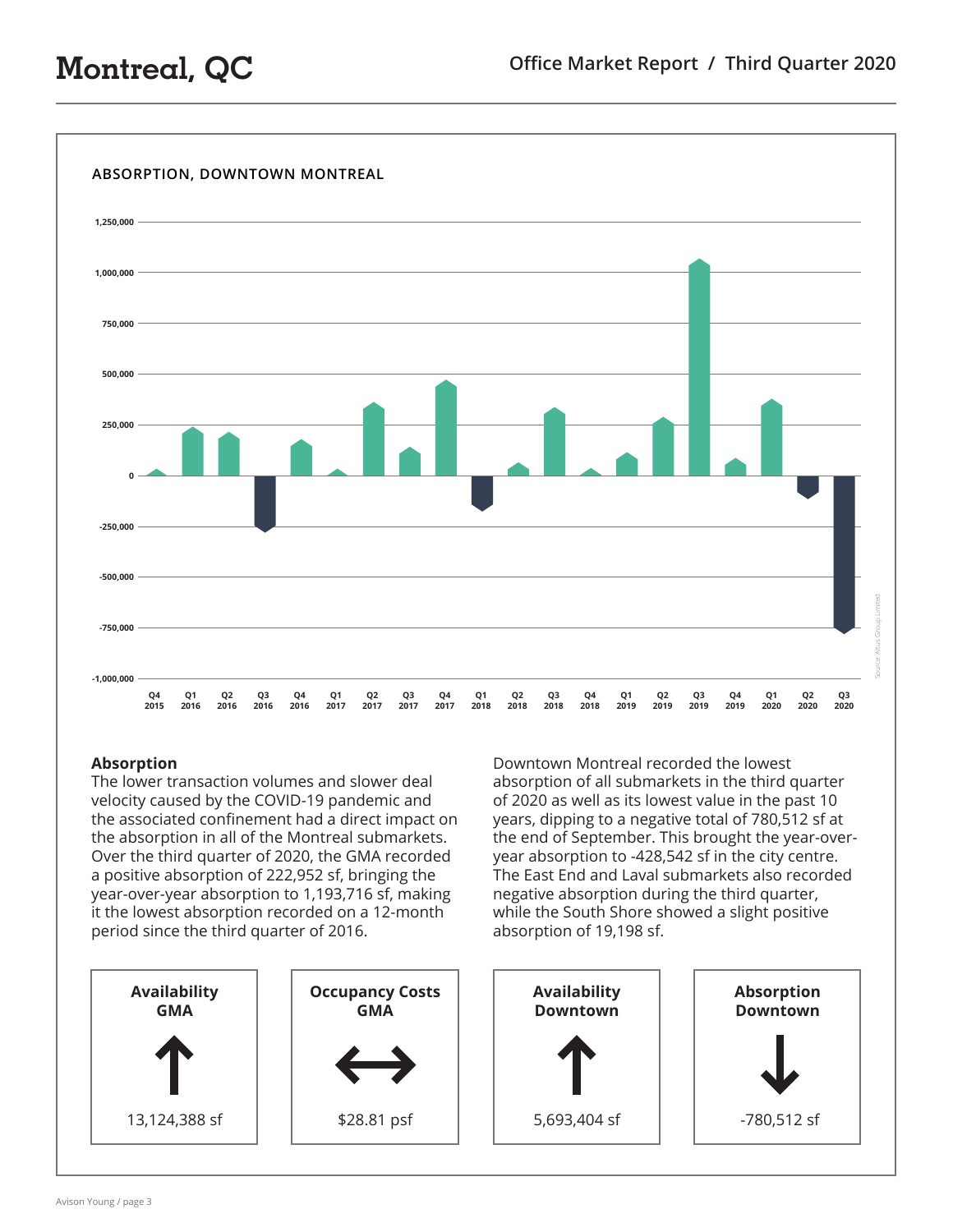

### **AVERAGE OCCUPANCY COSTS, GREATER MONTREAL AREA**



Avison Young / page 4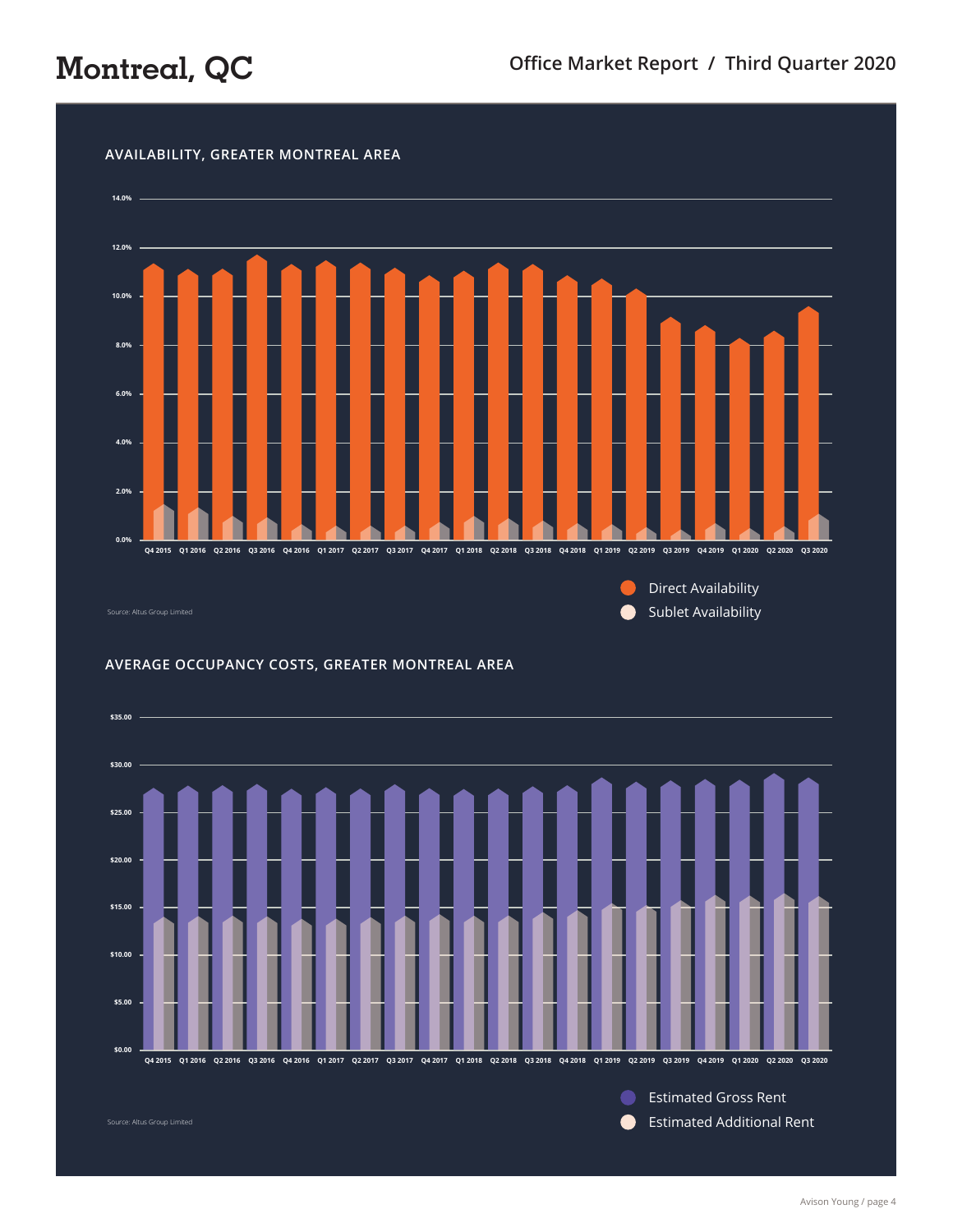

#### **Occupancy Costs**

In spite of the pandemic and the decrease in demand that subsequently occurred, average asking rates remained stable in the Greater Montreal Area. The average asking rates reached \$16.29 per square foot (psf) at the end of September, down from \$16.55 psf at mid-year and up from \$15.85 psf one year ago. Additional rents remained very stable, averaging \$12.52 psf at the end of September, down from \$12.64 psf at mid-year and from \$12.62 year-over year. Average estimated gross rental rates decreased from \$29.19 psf at midyear to \$28.81 at the end of the third quarter, slightly above the average at the same time last year, when it stood at \$28.47 psf.

Class A rental rates in the GMA generally decreased, as average asking rates dropped from \$19.38 to \$19.11 over the last quarter and additional rents decreased from \$14.78 to \$14.38 psf. Gross rental rates for Class A office buildings consequently dropped to \$33.49 psf at the third quarter from \$34.17 psf at mid-year and \$33.61 at the end of September 2019.

In Downtown Montreal, average asking rates for all building classes reached \$17.99 psf at the end of September, down from \$18.97 psf at mid-year, while additional rents decreased from \$17.22 to \$16.87 psf. Average estimated gross rental rates dropped to \$34.85 psf from \$36.20 at the end of June 2020, representing a 3.7% drop over the quarter. The same goes for Class A buildings in the city centre, where average asking rates reached \$25.25 psf at the third quarter, down from \$25.92 psf at the end of June 2020, while additional rents decreased from \$23.40 to \$21.53 psf. Average estimated gross rental rates dropped from \$49.32 psf at mid-year to \$46.78 psf in September, representing a quarterly decrease of 5.15%.

Again, as demand fluctuations will be difficult to anticipate over the next few quarters, availability is expected to maintain its sustained increase, which in turn should apply downward pressure on the asking rates over the next months.